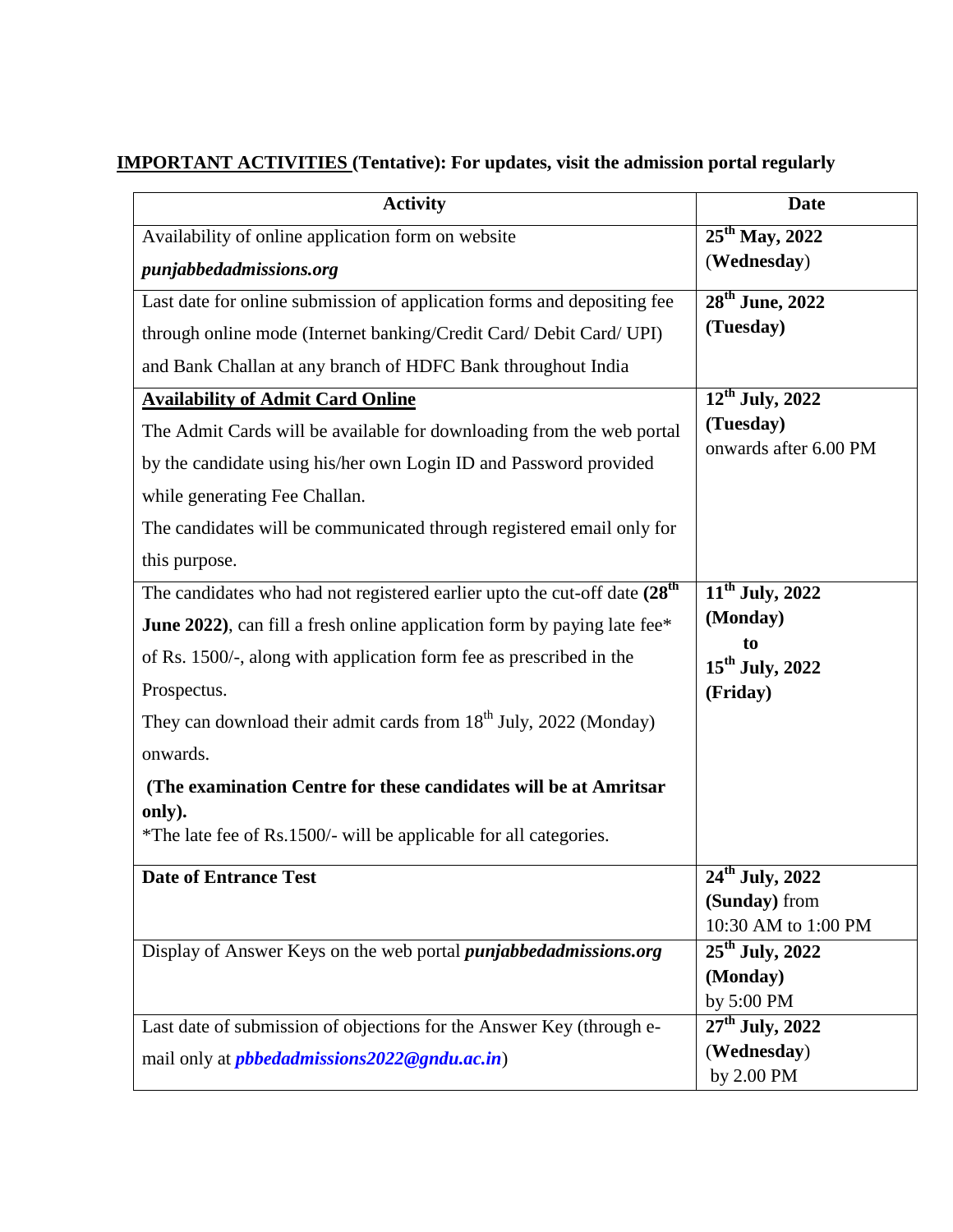| Display of seats and subject combinations available in the colleges      | 30 <sup>th</sup> July, 2022         |
|--------------------------------------------------------------------------|-------------------------------------|
|                                                                          | (Saturday)                          |
| Display of Entrance test result on the web portal                        | $1st$ August, 2022                  |
| punjabbedadmissions.org                                                  | (Monday) by 5:00 PM                 |
| Updation of only qualifying degree marks by candidates (for those        | $2nd$ August, 2022                  |
| candidates who have not filled their marks earlier in the online         | (Tuesday)                           |
| application form)                                                        | to<br>14 <sup>th</sup> August, 2022 |
|                                                                          | (Sunday)                            |
| <b>First Online Counseling</b>                                           |                                     |
|                                                                          |                                     |
| Online Choice filling by candidates for Major Subject Combination &      | $2nd$ August, 2022                  |
| Colleges                                                                 | (Tuesday)                           |
|                                                                          | to                                  |
|                                                                          | $14th$ August, 2022                 |
| Display of Provisional Merit List                                        | (Sunday)<br>$16th$ August, 2022     |
|                                                                          | (Tuesday)                           |
|                                                                          |                                     |
| Reporting of discrepancies online through email only at                  | $17th$ August, 2022                 |
| pbbedadmissions2022@gndu.ac.in                                           | (Wednesday)<br>before 5:00 PM       |
| Display of Final Merit List                                              | $18th$ August, 2022                 |
|                                                                          | (Friday) by 5:00 PM                 |
|                                                                          |                                     |
| Online Allocation of Seats (Purely provisional on the basis of merit and | $23rd$ August, 2022                 |
| choices provided by the candidates)                                      | (Tuesday) by 8.00 PM                |
| Reporting at allocated colleges                                          | $24th$ August, 2022                 |
| The eligibility of the candidate will be ensured by the respective       | (Wednesday)                         |
| institute.                                                               | to<br>$27th$ August, 2022           |
|                                                                          | (Saturday)                          |
| Last date for Reporting of filled/unfilled seats by the colleges on the  | $29th$ August, 2022                 |
| web portal through PI login. The PI has to send a soft copy duly         | (Monday)<br>before 5.00 PM          |
| signed by the head of institute in the pdf format to the Coordinator     |                                     |
| through email id <i>pbbedadmissions2022@gndu.ac.in</i>                   |                                     |
|                                                                          |                                     |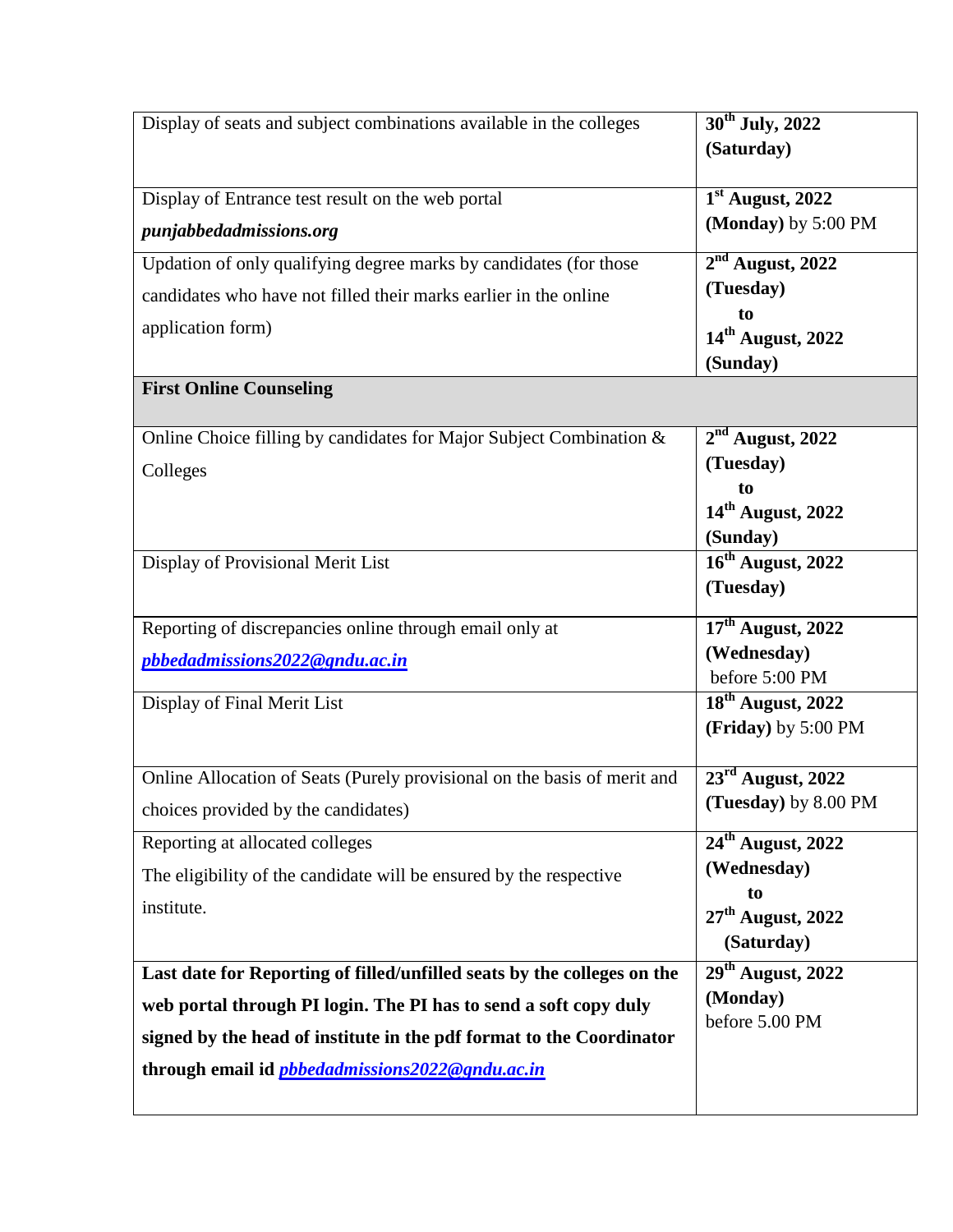## **Second Online Counseling**

| Display of vacant seats for second counseling                                                                                 | 30 <sup>th</sup> August, 2022<br>(Tuesday) |
|-------------------------------------------------------------------------------------------------------------------------------|--------------------------------------------|
| Updation of qualifying degree marks by candidates (for those candidates                                                       | $29th$ August, 2022                        |
| who have not provided their marks before $1st$ online counseling.)                                                            | (Monday)                                   |
|                                                                                                                               | to                                         |
|                                                                                                                               | $31st$ August, 2022                        |
|                                                                                                                               | (Wednesday)                                |
| <b>Shifting of College*</b>                                                                                                   | before 5.00 PM<br>$29th$ August, 2022      |
|                                                                                                                               | (Monday)                                   |
| *The candidates who have been allocated the college as per their first                                                        | to                                         |
| choice have to pay a shifting fee of Rs. 1000/- in case they want to shift to<br>some other college in the second counseling. | 30 <sup>th</sup> August, 2022              |
|                                                                                                                               | (Tuesday)                                  |
|                                                                                                                               | before 5.00 PM                             |
| Online Choice filling for Major Subject Combination & colleges for the                                                        | $29th$ August, 2022                        |
| qualified candidates on the basis of vacant seats available in the institutes                                                 | (Monday)                                   |
| after $1st$ counseling.                                                                                                       | to                                         |
|                                                                                                                               | 31 <sup>st</sup> August, 2022              |
|                                                                                                                               | (Wednesday)                                |
| Display of Provisional Merit List                                                                                             | $1st$ September, 2022                      |
|                                                                                                                               | (Thursday)                                 |
|                                                                                                                               | by 5:00 PM                                 |
| Reporting of discrepancies online through email only at                                                                       | $2nd$ September, 2022                      |
| pbbedadmissions2022@gndu.ac.in                                                                                                | (Friday)                                   |
| Display of Final Merit List                                                                                                   | $\overline{3}^{\text{rd}}$ September, 2022 |
|                                                                                                                               | (Saturday) by 5:00 PM                      |
| Allocation of seats to candidates against the unfilled seats and De-                                                          | $6th$ September, 2022                      |
| reservation of seats of category(s) [unfilled due to non-availability of                                                      | (Tuesday)                                  |
| candidates in the particular category $(s)$ ] as per policy.                                                                  | by 8.00 PM                                 |
|                                                                                                                               |                                            |
| Reporting at allocated colleges                                                                                               | $7th$ September, 2022                      |
|                                                                                                                               | (Wednesday)<br>to                          |
|                                                                                                                               | 9 <sup>th</sup> September, 2022            |
|                                                                                                                               | (Friday)                                   |
|                                                                                                                               |                                            |